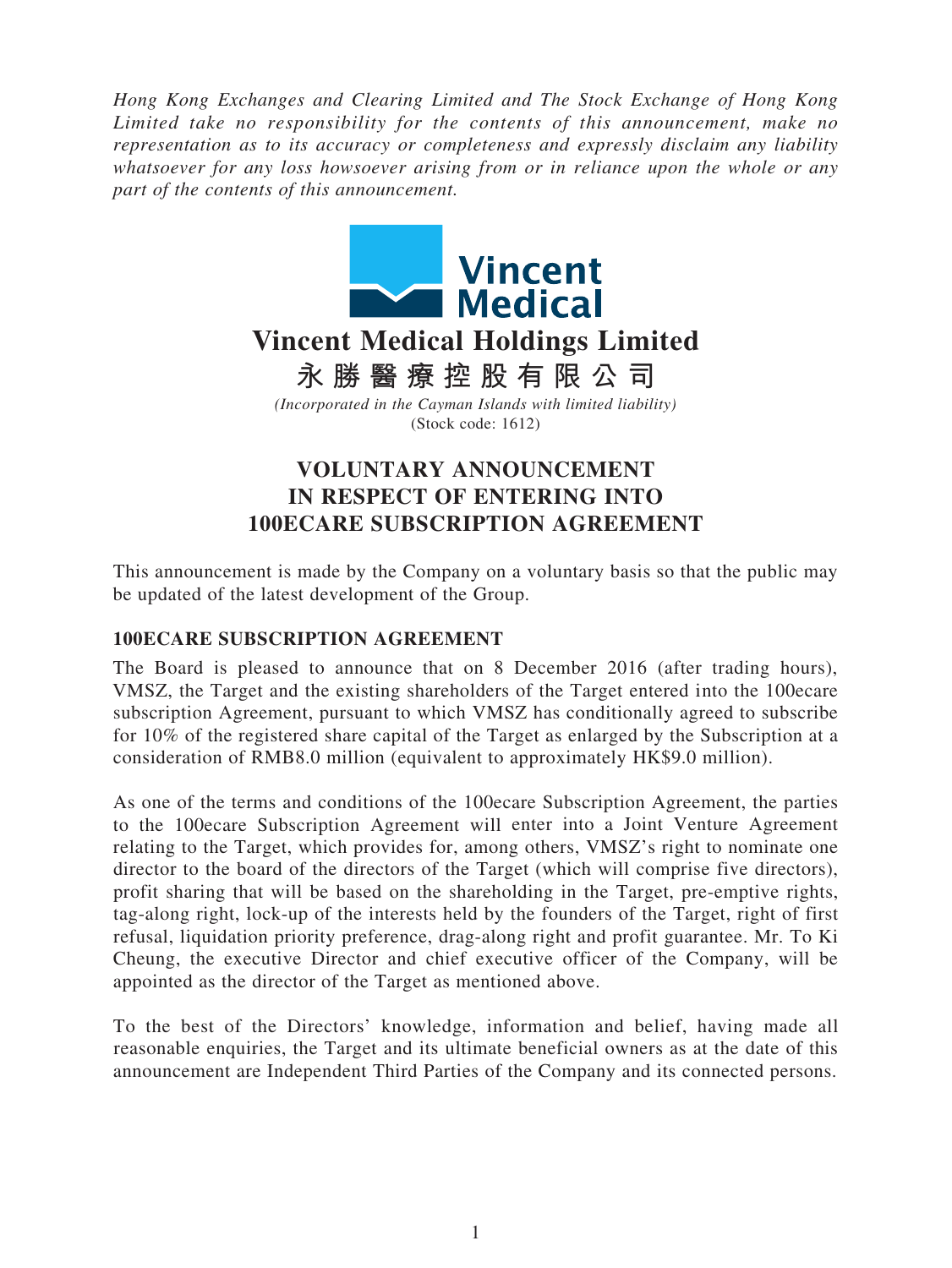## **INFORMATION OF THE TARGET**

The Target is principally engaging in the design, development, sales and operation of wearable devices under the brand name "愛牽掛", and a cloud-based safety and healthcare platform targeting the elderly population in the PRC. Through its cloudbased platform and mobile phone application, it provides smart, safety and healthcare solutions (e.g. SOS and GPS tracking, monitor of real-time health signs, online healthcare consultation and other third party services) for its subscribers in the PRC. Currently, the Target has more than 60,000 subscribers.

## **REASONS AND BENEFITS FOR ENTERING INTO THE 100ECARE SUBSCRIPTION AGREEMENT**

The Group is principally engaging in the manufacturing and sale of medical devices focusing on respiratory products, imaging contrast media power injector disposables, and orthopaedic and rehabilitation products. The Group has committed to explore suitable opportunities to expand and strengthen its sales network. The Board considers that the Subscription will enable the Group to extend its footprint in the elderly homecare medical system and equipment market which is one of the fastest growing markets in the healthcare industry. Through the Subscription, the Group would be able to team up with the Target to expand the sales channels of its homecare respiratory and rehabilitation products through the Target's platform and network.

The Board is of the view that the terms of the Agreements are on normal commercial terms and are fair and reasonable and is in the interests of the Company and the Shareholders as a whole.

### **GENERAL**

The entering into the 100ecare Subscription Agreement does not constitute any discloseable transactions of the Company under Chapter 14 of the Listing Rules, nor any connected transaction under Chapter 14A of the Listing Rules.

### **DEFINITIONS**

| "Agreements"                          | collectively the 100ecare Subscription Agreement and<br>the Joint Venture Agreement                                                                                                                                                                                |
|---------------------------------------|--------------------------------------------------------------------------------------------------------------------------------------------------------------------------------------------------------------------------------------------------------------------|
| "Board"                               | the board of Directors                                                                                                                                                                                                                                             |
| "100ecare Subscription"<br>Agreement" | the subscription agreement dated 8 December 2016<br>entered into among VMSZ, the Target and the existing<br>shareholders of the Target in relation to the subscription<br>for 10% of the registered share capital of the Target as<br>enlarged by the Subscription |
| "Company"                             | Vincent Medical Holdings Limited 永勝醫療控股有限<br>$\triangle$ $\overline{a}$ , a company incorporated in the Cayman Islands<br>with limited liability and the shares of which are listed<br>on the main board of the Stock Exchange                                     |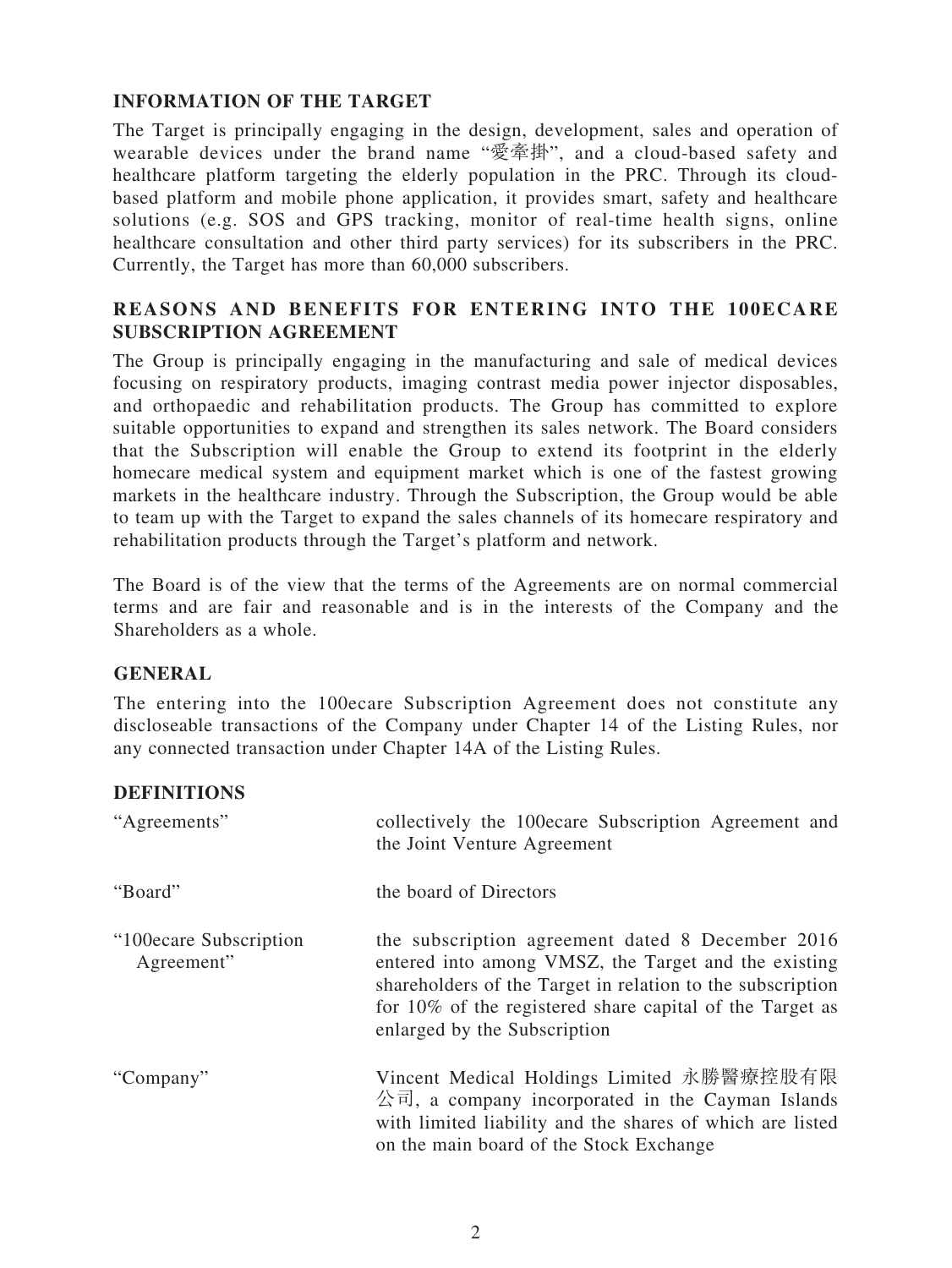| "connected person(s)"     | has the meaning ascribed thereto under the Listing<br>Rules                                                                                                                                    |
|---------------------------|------------------------------------------------------------------------------------------------------------------------------------------------------------------------------------------------|
| "Directors"               | the directors of the Company                                                                                                                                                                   |
| "Group"                   | the Company and its subsidiaries                                                                                                                                                               |
| "HK\$"                    | Hong Kong dollars, the lawful currency of Hong Kong                                                                                                                                            |
| "Hong Kong"               | the Hong Kong Special Administrative Region of the<br><b>PRC</b>                                                                                                                               |
| "Independent Third Party" | a person who, as far as the Directors are aware after<br>having made all reasonable enquiries, is not a connected<br>person of the Company                                                     |
| "Joint Venture Agreement" | the joint venture agreement dated 8 December 2016<br>entered into among the Target, existing shareholders of<br>the Target and VMSZ                                                            |
| "Listing Rules"           | the Rules Governing the Listing of Securities on the<br><b>Stock Exchange</b>                                                                                                                  |
| "PRC"                     | the People's Republic of China, excluding for the<br>purposes of this announcement only, Hong Kong, the<br>Macau Special Administrative Region of the People's<br>Republic of China and Taiwan |
| "RMB"                     | Renminbi, the lawful currency of the PRC                                                                                                                                                       |
| 'Shareholders"            | holders of the ordinary shares with a par value of<br>HK\$0.01 each in the share capital of the Company                                                                                        |
| "Stock Exchange"          | The Stock Exchange of Hong Kong Limited                                                                                                                                                        |
| "Subscription"            | the subscription by VMSZ of 10% of the enlarged<br>registered share capital of the Target in accordance with<br>the 100ecare Subscription Agreement                                            |
| "Target"                  | 廣州柏頤信息科技有限公司 (translated as "Guangzhou<br>100ecare Technology Co. Ltd."), a limited liability<br>company incorporated in the PRC under the PRC laws<br>and regulations                         |